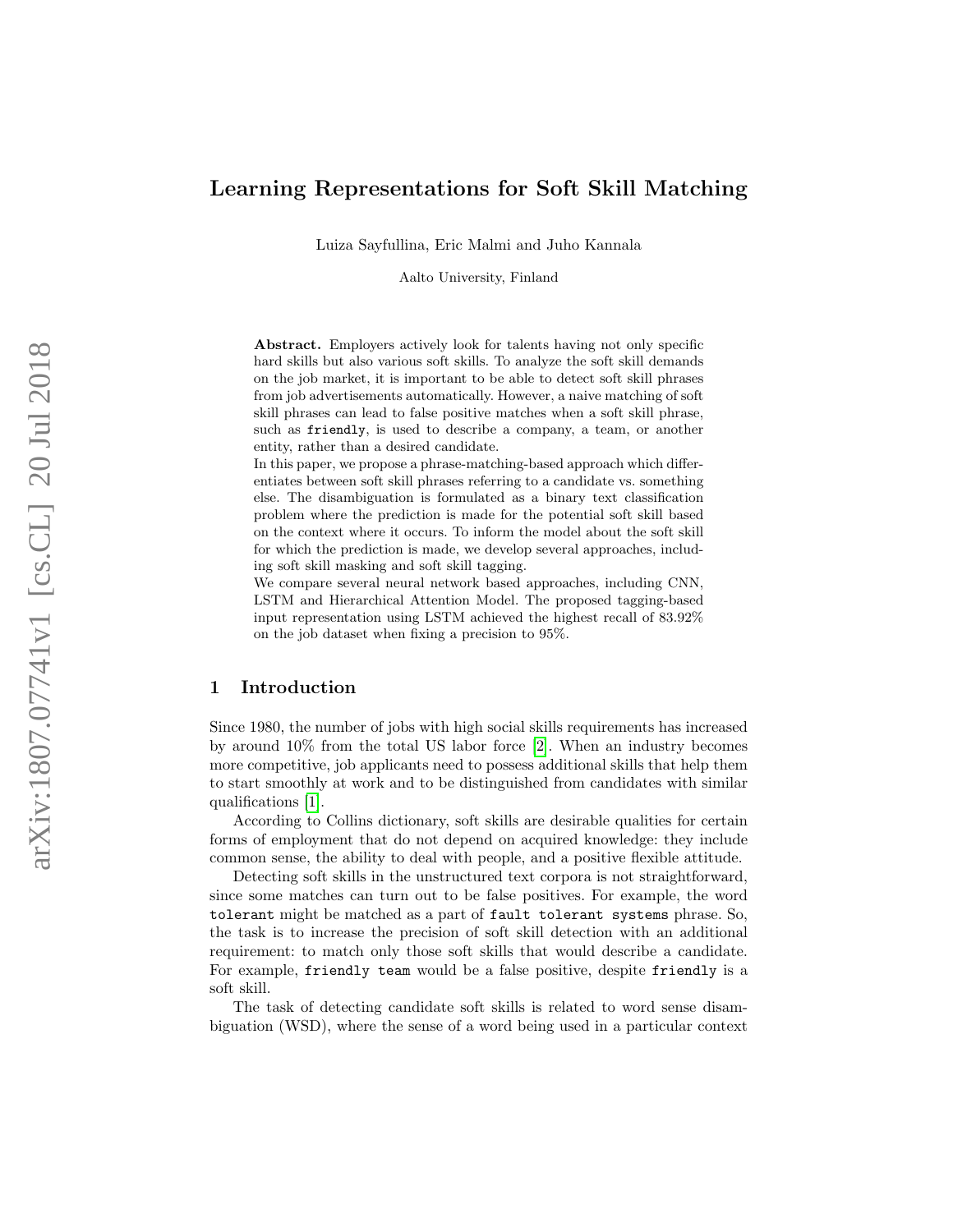has to be determined [\[7\]](#page-11-0). However, our task is different since we are not aiming at mapping a skill to a particular sense such as a one from WordNet [\[13\]](#page-11-1). Instead, the goal is to differentiate between the two cases of interest without requiring exact sense. Besides, we work both on the word and phrase levels.

Dependency parsing [\[14\]](#page-11-2) could be helpful for disambiguation of the skill by detecting the entity to which the skill refers. However, the amount of possible entities referring to the candidate is quite high, since among such obvious entities as candidate, individual, a candidate might be referred by a profession name or a university degree level. Thus, entities referring to candidate and others can be hard to differentiate. Working with skill phrases, also makes it harder to use dependency parsing, that usually outputs a relation between a pair of words.

Massive skill extraction was done and actively employed by LinkedIn [\[3\]](#page-10-2), although with a focus on hard skills. They observed that people provide a list of comma separated skills in the specialties section of their profile that can be used for mining potential skills. The authors disambiguated skills by using clustering based on the co-occurring phrases. Some skills were tagged with many senses belonging to different clusters with an industry label. Kivimäki et al. [\[10\]](#page-11-3) suggested a system for automatic detection of new skills in free written text using spreading activation algorithm on the Wikipedia graph and skill lists from LinkedIn. However, these skill extraction approaches aim at mining and extracting new skills, rather than using a ready list of skills and detecting them.

We formulate the problem of soft skill matching as a binary classification, where the positive class refers to the skill describing the candidate and the negative class refers to all other cases. We do classification on the text snippets or the context sentences where the soft skill occurs.

One baseline approach for tackling the classification task is to use any existing text classifier to classify the context sentence as such. A limitation of this approach is that the classifier is not explicitly informed about the skill it is trying to disambiguate. To address this limitation, we investigate various alternative input representations where the context sentence is modified in order to indicate the soft skill to be classified.

The contributions of this work can be summarized as follows:

- 1. We are the first one to formalize the problem of soft skill matching and release a benchmark dataset collected via crowdsourcing for this problem.
- 2. We introduce various input representations for the classifier, including modifying the context with soft skill masking, soft skill tagging and augmenting it with soft skill embeddings.
- 3. We evaluate the performance of several strong text classification baselines, including LSTM, CNN and the Hierarchical Attention Model, using the proposed input representations. Our experiments show that the best performance is achieved using soft skill tagging as well as unmodified sentence representations.

The paper is organized as follows. First, we provide a motivation for our work by analysis of entities that soft skills relate to in Section [2.](#page-2-0) In Section [3,](#page-3-0) we briefly describe both CV (Curriculum Vitae) dataset and the job ads dataset.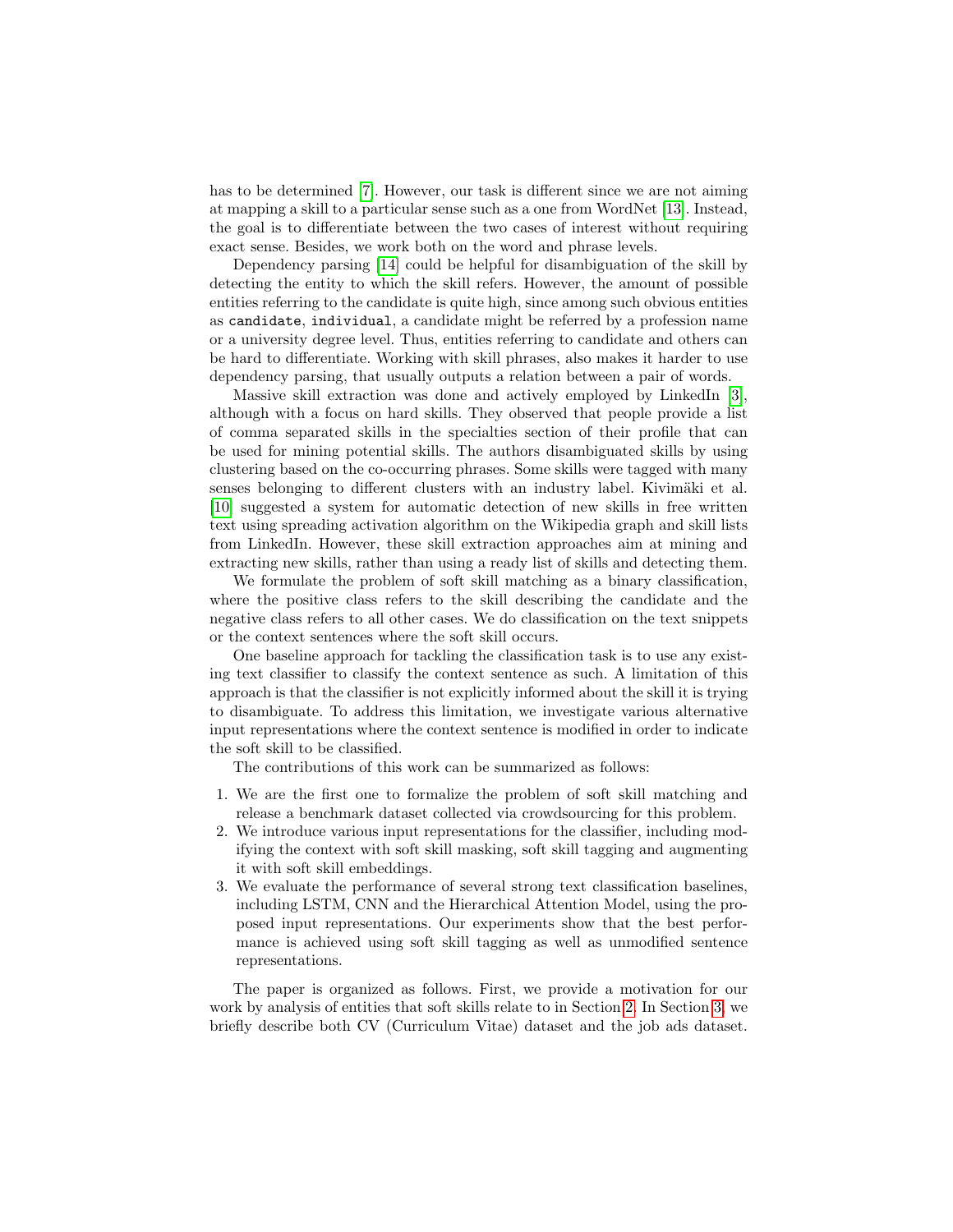In Section [4,](#page-4-0) the process of obtaining the data with the help of crowdsourcing is explained. Then, in Section [5,](#page-5-0) we give a brief overview of applied neural network–based classifiers and describe the proposed approach for input representations. Experimental setup and the analysis of the obtained results with different approaches is presented is Section [6.](#page-7-0)

## <span id="page-2-0"></span>2 Motivation



<span id="page-2-2"></span>Fig. 1. The histogram of soft skill phrase lengths. Due to presence of stop words, the length reaches 12 words. The majority of the skills are shorter than 6 words.

<span id="page-2-1"></span>Fig. 2. Frequencies of the most common nouns used with one-word adjective soft skills. The statistics was obtained using 10,000 sampled sentences from the job ads dataset.

When it comes to detection, some skills can refer to various entities and not only to a candidate. Consider the following two sentences found from job ads: "Produce accurate, legible documentation packs..." and "Fault tolerant systems...". In these cases, words accurate and tolerant—two potential soft skills—do not explicitly refer to the qualities of the desired candidate. In general, shorter soft skill phrases, especially one-word skills, are more probable to result in false positive matches. Some skills like responsible can be treated alone as soft skill, but with additional phrase, like responsible for finding new clients, these become job duties.

In order to understand the problem better, we use Stanford Dependency Parser [\[4\]](#page-11-4) to find entities with adjectival modifier (amod), particularly adjective + noun phrases. Since we are interested in cases where certain adjectives or skills are used to describe other entities, this method allows us to mine easily some of such cases. Thus, we selected only amod relations with adjectives that are part of soft skill list from the first 10,0000 sentences from the job ad dataset (to be described in the next section) for the preliminary study.

The top nouns used with one-word soft skills are shown in Figure [2.](#page-2-1) The majority of these nouns, like personality, individual, person indeed refer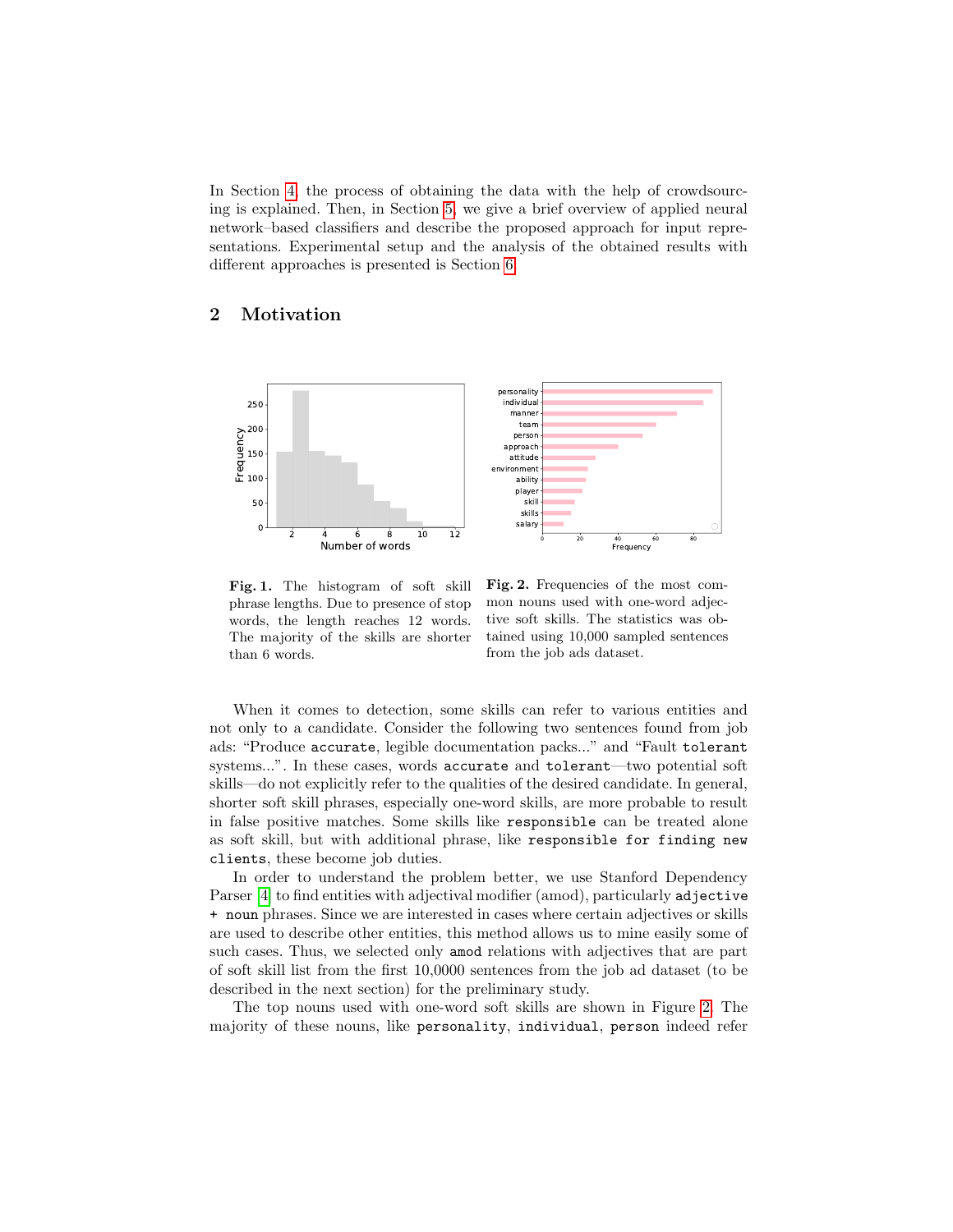to the candidate, but frequent non-candidate nouns like team, environment, salary can be found as well.

Despite the fact that dependency parsing helps to find some of the entities that soft skills describe, this method occasionally fails to find the objects to which a soft skill refers. This can happen when objects are simply absent in the sentence, e.g. communication skills are required at work. Secondly, dependency parsing usually finds the relations for a pair of words, that makes it hard to apply for soft skill phrases.

## <span id="page-3-0"></span>3 Datasets

In this work we use three datasets for the analysis: the first is a corpus of job advertisements (ads), the second is a corpus of CVs or resumes of people and the third is a resource with soft skills list. Both job ads and CVs contain soft skills and candidate descriptions. However, job ads provide more examples with cases where soft skills are used in different contexts and describe company, team, environment, etc. The purpose of using a CV dataset is to have additional data from a different domain to test our approach. Both datasets are used for soft skill annotation that provides data for using supervised approaches. Finally, the third dataset is the set of soft skills that we learn to disambiguate.

We got access to a comprehensive list of soft skills. There are 1072 skills and 234 skill clusters respectively. Clusters group skills with a similar meaning but phrased differently. For example, the polite cluster consists of polite manners, polite and ability to speak politely. 155 skills out of 1072 are one-word, while the longest one consist of 12 words. The histogram of soft skill phrase lengths is shown on Figure [1.](#page-2-2) We see that most of the soft skill phrases consist of less than 6 words.

### 3.1 Kaggle job ads and CV corpora

In order to obtain job postings, we have used a publicly available dataset from Kaggle with UK job ads.<sup>[1](#page-3-1)</sup> It contains around  $245,000$  job entries for training, each of them having a job description paragraph. Each job description consists of several sentences, providing such information as the desired candidate qualities, work duties, requirements and background information about the company or team to work with.

In Kaggle this dataset is used for salary prediction task and therefore contains salary information as well as job title, location, contract type, company name and job category. We use only "Train rev1" file since it contains a sufficient amount of data for our analyses.

We collected manually 525 CV samples from indeed.com. Each CV entry was segmented either into a set of sentences or long phrases using a various set of delimiters and special symbols used for list creation. In [\[18\]](#page-11-5), you can find an

<span id="page-3-1"></span> $\frac{1}{1}$  The dataset is available at: <https://www.kaggle.com/c/job-salary-prediction>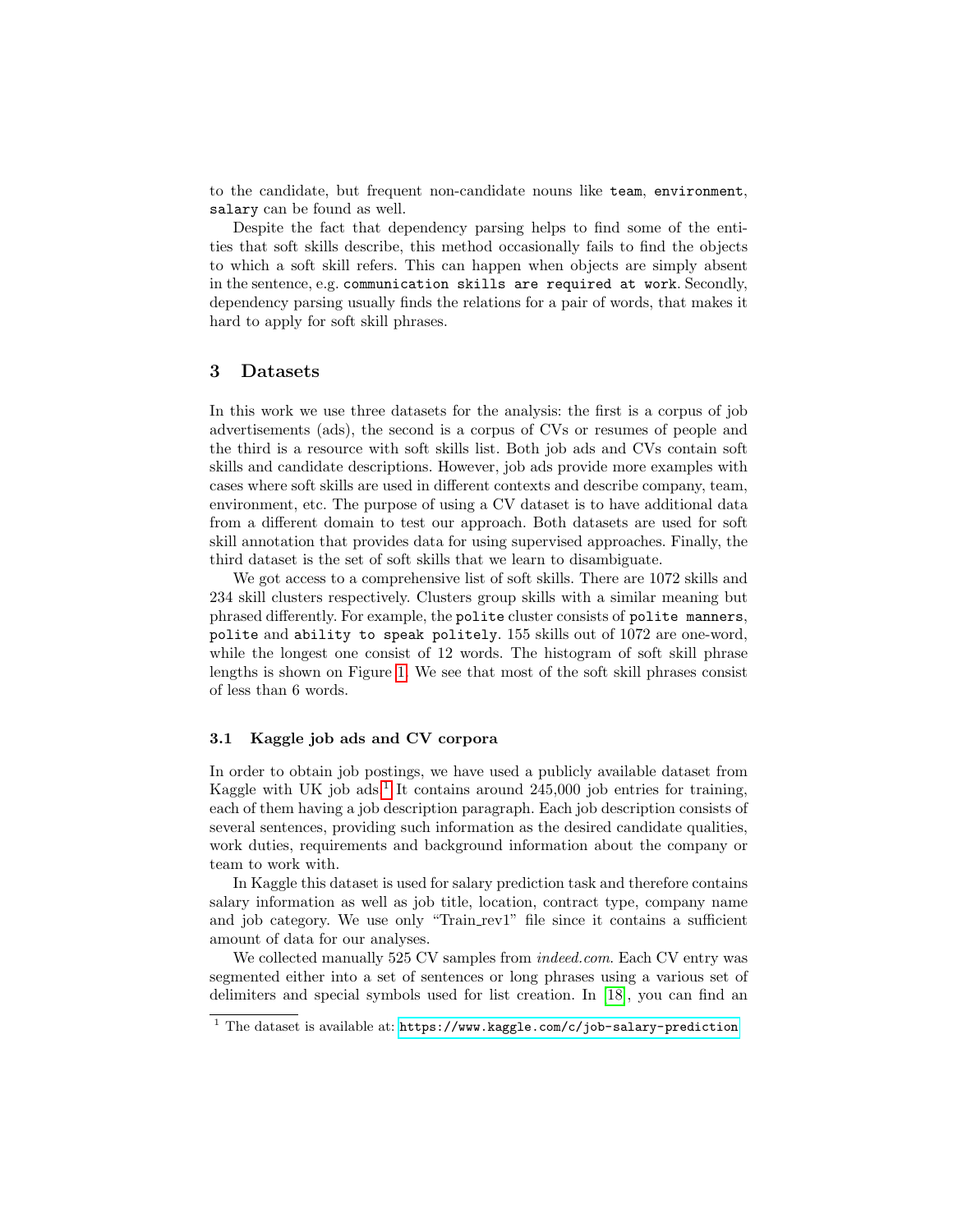example of CV from the same dataset. After segmenting each CV, we got 2517 text snippets in total.

We provided training and test data sizes in Table [1.](#page-4-1)

|               | Positive class | Negative class |
|---------------|----------------|----------------|
| Job ads train | 16,656         | 15.205         |
| Job ads test  | 1984           | 222            |
| $Cv$ test     | 536            | 77             |

<span id="page-4-1"></span>Table 1. Class distribution in training and test datasets. Positive class refers to candidate soft skills. CV corpus was used only for testing. Both test datasets have naturally imbalanced class distribution. At the same time training data was intentionally made to be nearly balanced.

## <span id="page-4-0"></span>4 Crowdsourcing skill annotations

In order to make a supervised dataset for training, we have established a crowdsourcing experiment both for the job ads and for the CV corpora. We extracted all text snippets containing one soft skill from the list of 1 072 soft skills. Each text snippet consists of the matched soft skill and a maximum of 10 words around a soft skill from both sides. Each snippet was shown with the soft skill highlighted in bold and a worker had to answer whether the highlighted skill is a soft skill referring to the candidate or not.

A crowdsourcing experiment was done using CrowdFlower<sup>[2](#page-4-2)</sup>, a crowdsourcing platform where workers can contribute to data annotation process. Each sentence was assessed by at least 3 workers. During the test run, the platform has selected only workers who got an accuracy of more than 85% for the CV corpus (80% for job ad corpus) on a limited labeled set of 40 sentences. The test run is made to select trusted workers for the main task. The rest 597 sentences were used for the main crowdsourcing experiment. The annotated sentences contained 149 unique skill phrases in total. All of the tagged CV data was used for the test experiment only. Obviously, some of the soft skills in the CV dataset were not seen during the training.

4863 sentences from the job ad corpus were labeled in a similar way as the CV corpus. Crowdsourcing experiment resulted in 427 skills labeled as non-candidate ones and 3984 as candidate ones. So we had to create more training data due to class imbalance. For that we picked all 9 soft skills that described non-candidate in more than 70% of our annotations. Then we extracted 15,000 text snippets with those skills from the job ad corpus and marked them as non-candidate skills after discarding those containing "candidate", "individual" and "looking for" words near the soft skill. We also selected 123 skills that described only the candidates and mined 15,000 text snippets from the job ad corpus containing

<span id="page-4-2"></span><sup>2</sup> https://www.crowdflower.com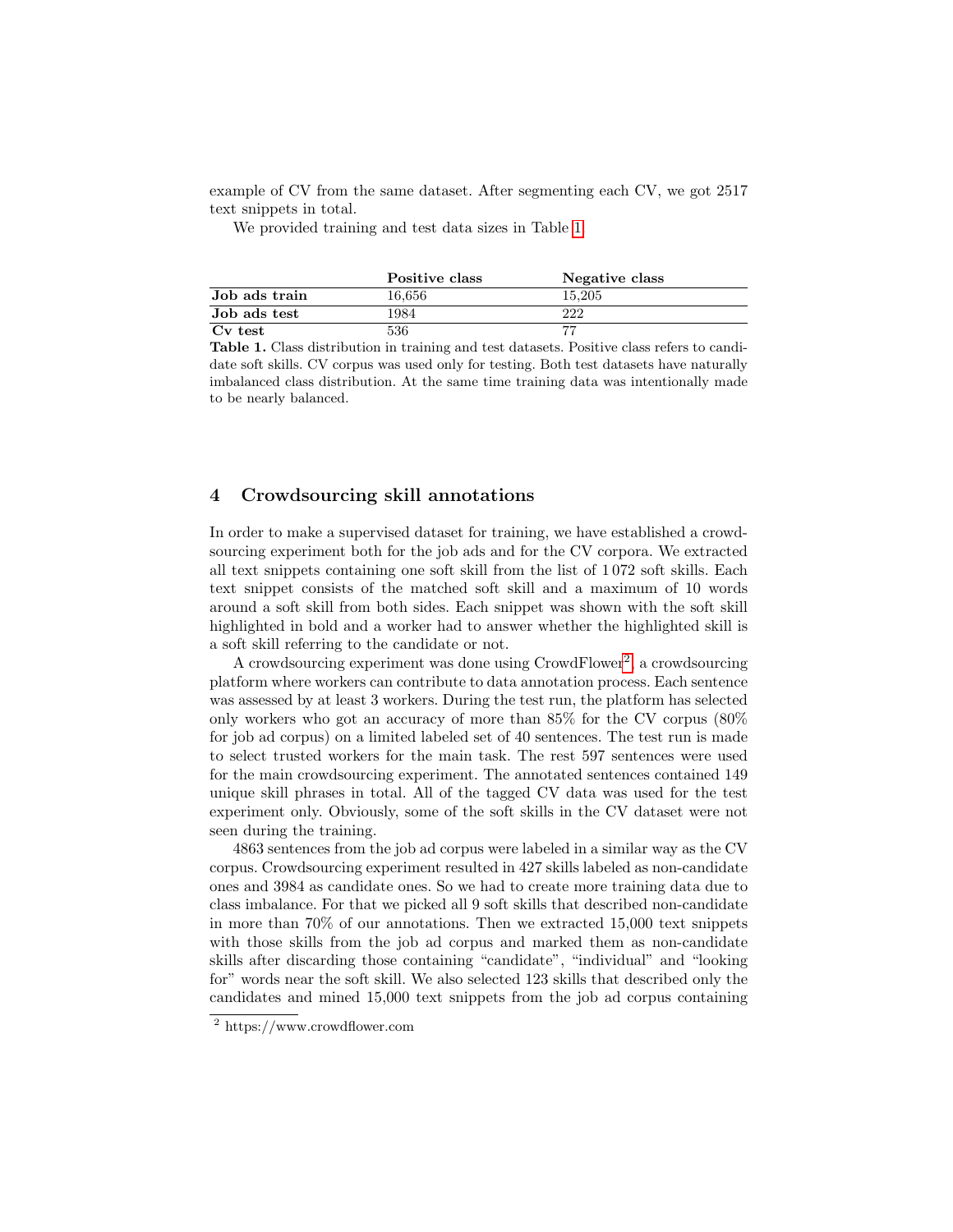them and labeled these skills as candidate ones. The job ads test data contains only hand-annotated samples with 1984 positive (about a candidate) and 222 negatives labels.

## <span id="page-5-0"></span>5 Overview of the methods

In this section we give an overview of three neural network classifiers used for our predictions and describe in detail various ways to represent a soft skill and its context for these classifiers.

## 5.1 LSTM and CNN

We have selected CNN [\[9\]](#page-11-6) and LSTM [\[6,](#page-11-7) [17\]](#page-11-8) models since they are both frequently used as text classification benchmark algorithms. In both models, words in the sentences are embedded with word2vec [\[12\]](#page-11-9) vectors. LSTM employs sequential nature of the text, handles long-term dependencies and allows making predictions on a variable length input. To make a prediction on variable length input, one can take the output of the hidden layer from the last word to make a final prediction.

CNN model for text classification developed by Kim [\[9\]](#page-11-6) takes as input only a fixed-size 2D tensor, where rows correspond to words and columns correspond to word embedding dimensions. By applying convolutions with a window of N words covering full embedding dimension, CNN allows to take into account the word order, limited by the size of the window. We refer the reader to [\[9\]](#page-11-6) for more details about the model.

#### 5.2 Hierarchical Attention Model

Hierarchical Attention Model (HAN) [\[21\]](#page-11-10) was shown to outperform CNN [\[9\]](#page-11-6), LSTM, Conv-GRNN, LSTM-GRNN [\[20\]](#page-11-11) on six large classification benchmarks, including Yelp, IMDB, Amazon, Yahoo reviews.

The motivation of the model is the following: the output of classification depends more on certain words in certain sentences to which the most attention should be payed. Attention in the model is context-dependent, which means that similar words might be of different importance in different context. The model is called *hierarchical* since it models documents using sentences which in their turn are modeled sequentially using words. Gated Recurrent Units [\[5\]](#page-11-12) with bidirectional structure are used to sequentially encode each sentence, as well as document as the sequence of sentences.

## 5.3 Proposed approaches for input representation

In order to match candidate soft skills, it is important to consider the context in which the skill is detected. One baseline way to do this is to take the sentence where the skill is detected and train any text classification method to classify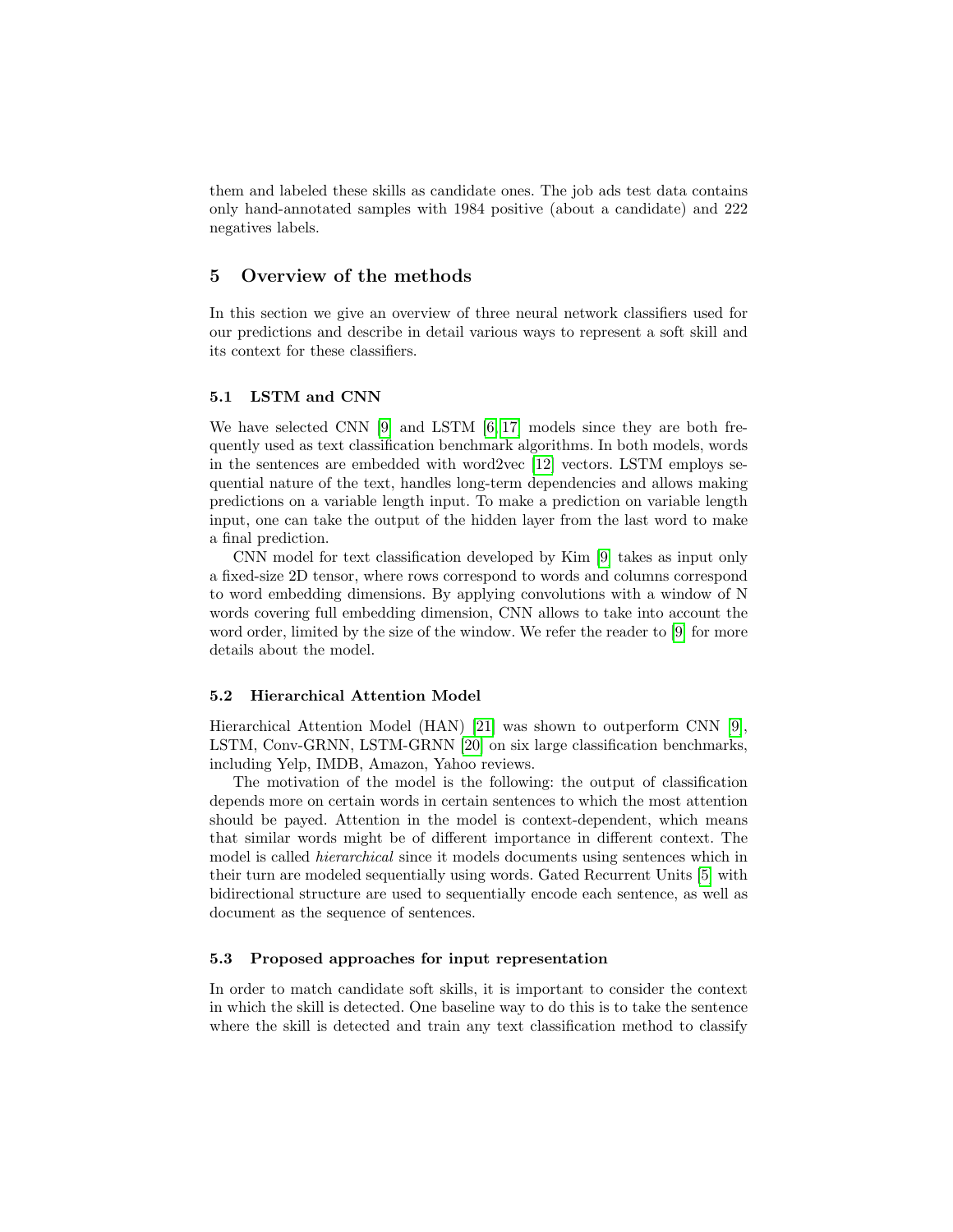such sentences into those that refer to the candidate and those that refer to something else. However, a significant limitation of this approach is that the classifier is not informed about the location of the skill in the sentence.

We propose three alternative ways of input representation for soft skill disambiguation:

- 1. Mask the soft skill phrase with xxx tokens for each word, in other words, apply soft skill masking. E.g. the sentence "bar and kitchen business seek a dedicated person who want to be" will be transformed into "bar and kitchen business seek a xxx xxx who want to be".
- 2. Combine soft skill masking with a soft skill embedding.
- 3. Surround a soft skill phrase with <br/>begin> and <end> tokens. We call this approach soft skill tagging.

While masking the soft skill phrase, we use the context around the skill, the position of the soft skill itself and the number of words in soft skill phrase. However, this approach does not employ for the prediction useful information about the skill itself, compared to two other approaches. In fact, each soft skill has a prior probability of describing a candidate and with soft skill masking this prior is not taken into account.

For the second alternative, we use both soft skill masking as well as soft skill embedding. Since the soft skill is hidden and not used while making the prediction, we came up with the idea of augmenting the classifier's input with a soft skill embedding. This way the prior information about the skill to make a prediction for is not lost, although the soft skill is still separated from its context. We suggest to augment the input to the last hidden layer of a neural network classifier with a soft skill embedding. Particularly, a neural network takes as a main input masked context, which goes through a forward pass. Then, an input to the last hidden layer is concatenated with a soft skill embedding and is used for a final prediction.The benefit of the this approach is that one can easily integrate it with any chosen neural network used in text classification. One approach to build a soft skill embedding is to use word2vec [\[12\]](#page-11-9) model and present text as the mean of its word-embeddings.

The third input representation would be a sentence with added <br/> **Stepsin>** and <end> tags around the soft skill in question. This approach is simple to implement, since it does not require any model changes as with soft skill embedding. Besides, the soft skill phrase is used for the classification, unlike with soft skill masking, and tagged as being "important" compared to raw sentence input from baseline approach.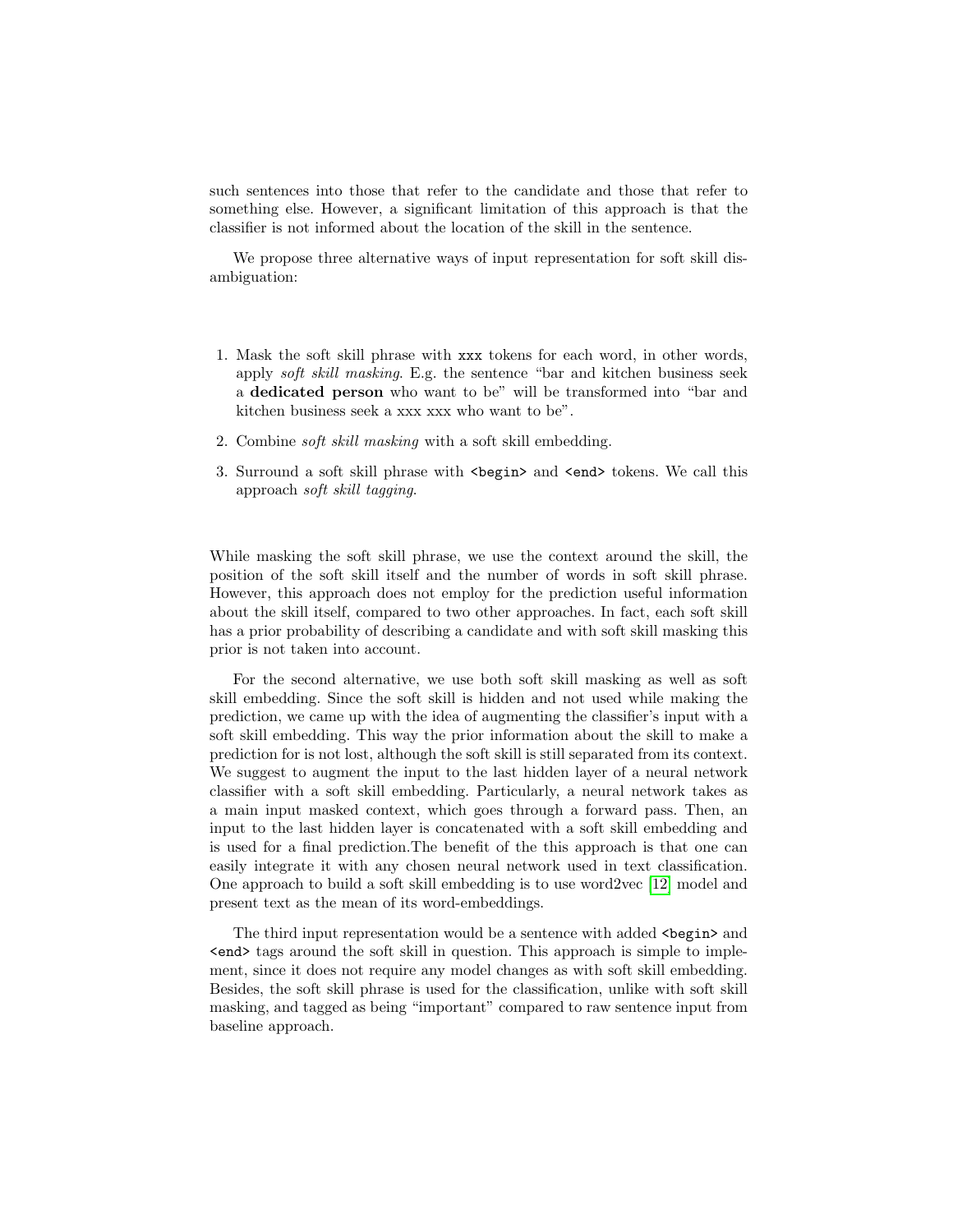## <span id="page-7-0"></span>6 Experimental evaluation

## 6.1 Experimental settings

All models except Hierarchical Attention were implemented from scratch using Python and PyTorch [\[15\]](#page-11-13). The code and the datasets will be publicly released here <sup>[3](#page-7-1)</sup>.

Text preprocessing included case-folding, lemmatization with NLTK [\[11\]](#page-11-14) WordNet lemmatizer as well as removing all syntax tokens, except commas.

We have set the width of CNN filters to be  $\{2,3,4\}$ . Since the network tends to overfit, we have used only 50 filters of each size. Maximum document length was set to 30 since we had a window of maximum 10 words around the soft skill from both sides. The dropout [\[19\]](#page-11-15) rate was set to 0.5 and we found it to be useful for model regularization.

LSTM network was implemented using variable-length inputs. The hidden layer size is 100, the dropout rate of 0.2 is applied to the input to the last fully connected layer to prevent over-fitting. We tested different dropout rates between 0.2 and 0.5 and found 0.2 to be the most optimal one.

We have experimented with two types of word embeddings: Glove 6B pre-trained word vectors on Wikipedia 201[4](#page-7-2) and Gigaword  $5$  datasets<sup>4</sup> and our own embeddings on full job ads data prepared using gensim library [\[16\]](#page-11-16). Finally, we chose own embeddings of size 100 for both CNN and LSTM. Furthermore, both networks used Adam optimizer with a learning rate of 0.001 due to its fast convergence and good performance. We used a batch size of 16 since often smaller batch sizes lead to better generalization [\[8\]](#page-11-17). Cross-entropy loss is used for learning by backpropagation. Half of the training data was used for validation of the model.

Hierarchical Attention Model<sup>[5](#page-7-3)</sup> has a GRU encoder with 50 hidden units, resulting in 100 units in both directions for sentence embedding. We left the majority of parameters of the implementation intact, including a batch size of 64, but used own pre-trained word vectors of size 100.

The training data consists of only job ads corpus, while for testing we used both job ads and CV corpora. The purpose of the CV experiment is to check how different approaches generalize on the new domain, where the distribution of the data is different. Since test data is imbalanced towards the positive class, we used F1-weighted measure. F1-weighted measure is a modification of F1 macro measure, but weighted with a class support. F1-macro measure computes precision and recall for each class separately and then takes the average with equal weight for each class.

The performance of compared approaches is evaluated based on the precisionrecall balance. While using naive approach by selecting all soft skill phrases we get 89.50% precision on the job corpus and 87.5% precision on the CV corpus

<span id="page-7-1"></span> $^3$  <https://github.com/muzaluisa/soft-skill-matching>

<span id="page-7-2"></span><sup>4</sup> <https://nlp.stanford.edu/projects/glove/>

<span id="page-7-3"></span><sup>5</sup> The implementation of the model was adopted from: [https://github.com/](https://github.com/EdGENetworks/anuvada) [EdGENetworks/anuvada](https://github.com/EdGENetworks/anuvada)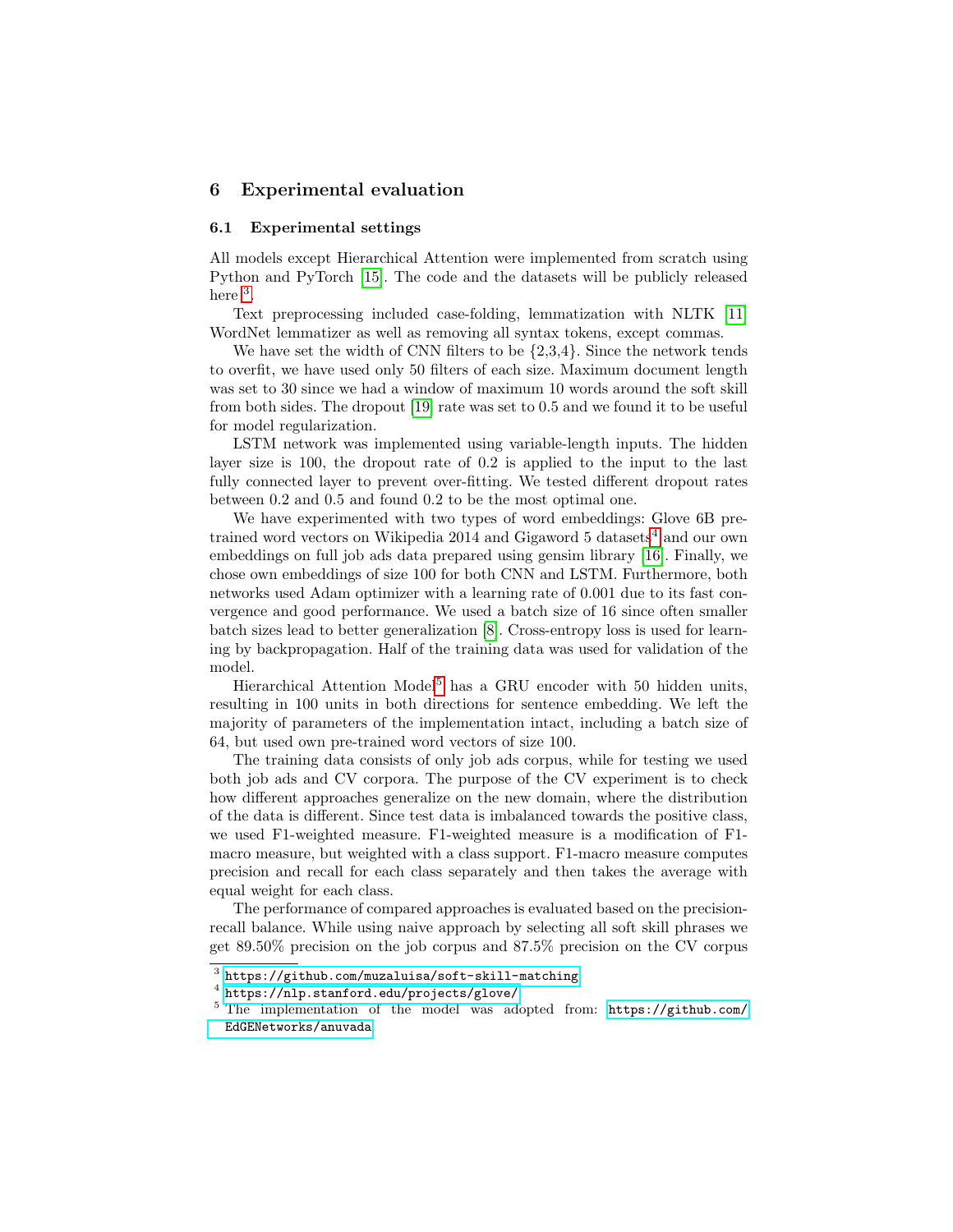with  $100\%$  recall. Since the aim is to increase the precision while soft skill matching with still reasonable recall, we fixed a precision to be 95% and 90% for the job and CV corpora respectively by adjusting a decision boundary between two classes. A lower precision for the CV corpus was chosen, since it is not used during the training and therefore it is more difficult to achieve 95% of precision with a reasonable recall.

<span id="page-8-0"></span>Table 2. F1-weighted score, precision and recall,  $(\%)$  for compared classifiers across four different input representations. For comparison, we fixed the precision for job corpus to be 95% and 90% for CV corpus by adjusting the decision boundary between two classes. Naive approach means labeling all matched skills as candidate soft skills and F1-weighted score is not applicable. Soft skill tagging showed the highest recall on the test samples from the job corpus used for the main evaluation.

|                                  |            | Job test |       |        | CV test |               |  |  |
|----------------------------------|------------|----------|-------|--------|---------|---------------|--|--|
| Method                           | ${\bf F1}$ | Pr       | Re    | F1     | Pr      | $\mathbf{Re}$ |  |  |
| Naive approach                   | N/A        | 89.50    | 100   | N/A    | 87.4    | 100           |  |  |
| Unmodified sentence              |            |          |       |        |         |               |  |  |
| <b>CNN</b>                       | 80.07      | 95.5     | 76.69 | 82.23  | 90.26   | 88.80         |  |  |
| <b>LSTM</b>                      | 82.81      | 95.03    | 81.69 | 82.20  | 90.24   | 88.80         |  |  |
| HAN                              | 77.85      | 95.35    | 73.29 | 78.14  | 90.68   | 80.00         |  |  |
| Soft skill masking               |            |          |       |        |         |               |  |  |
| <b>CNN</b>                       | 79.44      | 95.19    | 76.02 | 79.92  | 90.36   | 84.00         |  |  |
| <b>LSTM</b>                      | 78.95      | 95.06    | 75.34 | 78.79  | 90.79   | 81.12         |  |  |
| <b>HAN</b>                       | 82.8       | 95.07    | 81.7  | 47.04  | 90.34   | 34.95         |  |  |
| Soft skill masking and embedding |            |          |       |        |         |               |  |  |
| <b>CNN</b>                       | 78.17      | 95.30    | 73.80 | 75.08  | 90.14   | 75.18         |  |  |
| LSTM                             | 82.08      | 95.06    | 80.40 | 76.632 | 90.52   | 77.46         |  |  |
| HAN                              | 79.87      | 95.01    | 76.81 | 44.75  | 91.05   | 32.34         |  |  |
| Soft skill tagging               |            |          |       |        |         |               |  |  |
| <b>CNN</b>                       | 80.36      | 95.13    | 77.54 | 80.9   | 90.23   | 86.19         |  |  |
| <b>LSTM</b>                      | 84.18      | 95.05    | 83.92 | 81.33  | 90.11   | 87.31         |  |  |
| HAN                              | 81.28      | 95.21    | 78.94 | 90.07  | 89.91   | 82.56         |  |  |

#### 6.2 Baseline approach

For the baseline approach we used unmodified sentences without replacing a soft skill. This way, it is not clear from the representation for which soft skill the prediction is made. At the same time, many sentences contain only one skill that can be given higher weight for the prediction without additional tagging of the skill. Thus, the classifier could learn soft skills from the training data as well as features, indicating whether the sentence will contain candidate soft skills.

We combined the results of all our experiments in Table [2.](#page-8-0) Surprisingly, but from Table [2](#page-8-0) we can see that unmodified sentence representation gives the best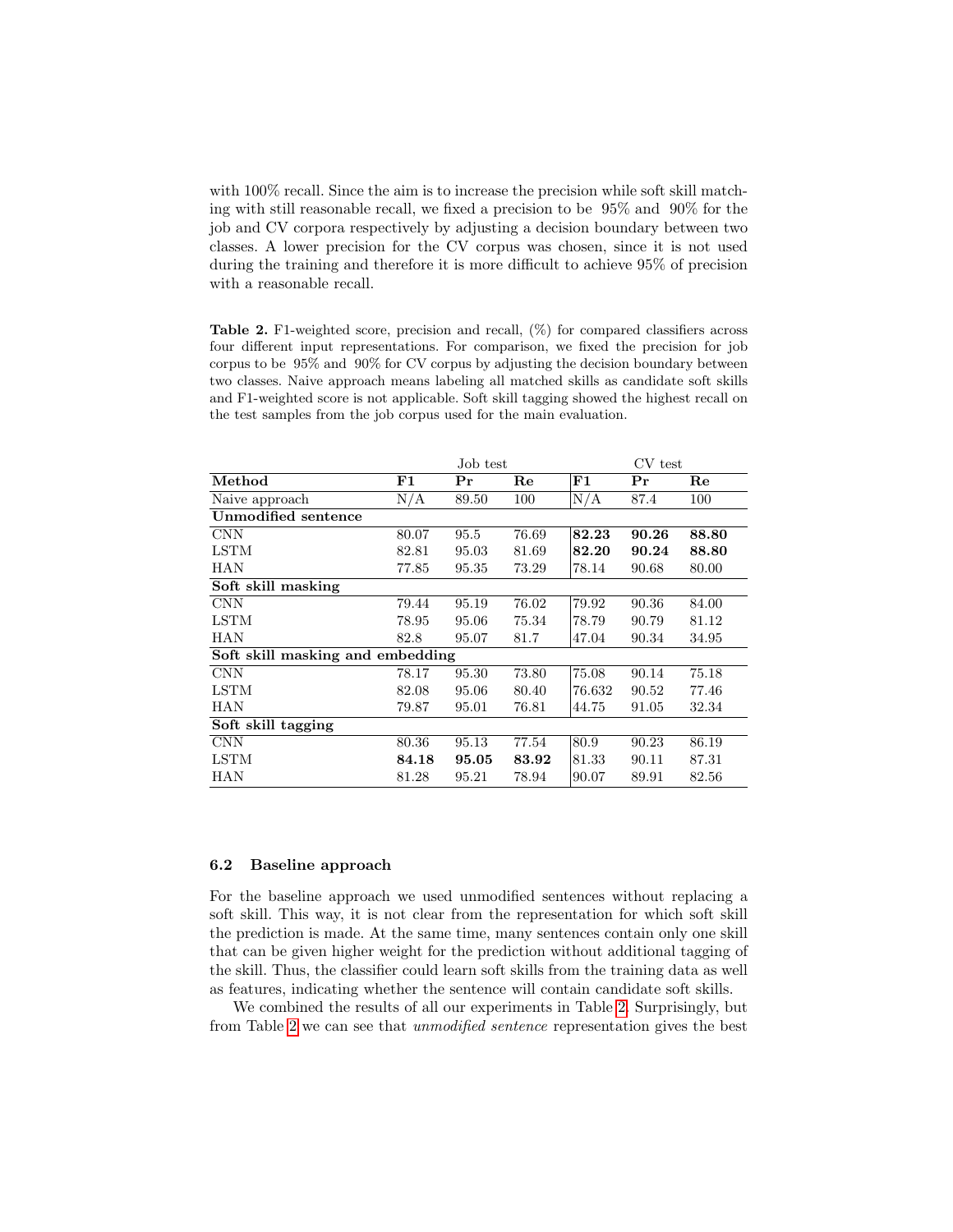result on the CV corpus. CNN and LSTM using this representation result in almost the same performance on the CV corpus and we highlight both methods as the strongest ones.

## 6.3 Soft skill masking

Masking a skill (with and without soft skill embedding) from the sentence turned out to be overall the weakest from the proposed representations. At the same time the sentence a with hidden or masked skill have a reasonable performance, meaning that the context itself can be used for the prediction. For CNN and LSTM soft skill masking did not bring any improvement compared to the raw sentence representation.

The third input representation used additionally the mean of word2vec [\[12\]](#page-11-9) embedding computed from the soft-skill phrase. Since the number of added dimensions for both CNN and RNN is almost (90 for CNN, 100 for LSTM) the size of the last hidden layer, the prior coming from the soft skill is strong. Surprisingly, but the embedding resulted in worse performance than with the soft skill masking. There can be several reasons for that including the lack of various soft skill samples for learning from their embeddings as well as overfitting due to a strong soft skill prior.

## 6.4 Soft skill tagging

Soft skill tagging similarly to an unmodified sentence representation keeps the soft skill inside its context. These two approaches turned out to show overall the highest performance. From Table [2](#page-8-0) we can see that a soft skill tagging using LSTM gives the highest recall of 83.92% on the job corpus across all methods and representations. Besides, the performance of CNN on the test samples from the job corpus is also the highest with soft skill tagging representation.

In addition, HAN model did not outperform other models in our task across various representations. This could happen because our inputs consisted of only one sentence, while a HAN model assumes input samples to consist of several sentences. Besides, the recall on the CV corpus was pretty low while using soft skill masking.

#### 6.5 Skill disambiguation use case

We decided to show how drastically soft skill frequencies might change after we filter out words not related to the candidate. For that we took randomly 100,000 job ads with soft skills of maximum length equal to two since most ambiguous phrases tend to be short. Then we ran disambiguation classifier based on the LSTM and soft skill tagging and filtered out the skills with a high confidence score of not referring to the candidate. Skills with top difference are given in Figure [3.](#page-10-3) Moreover, there are 58 skills that had more than 50 words filtered out. These results show the amount of possible false positive results for certain skills while using a naive matching giving raw counts.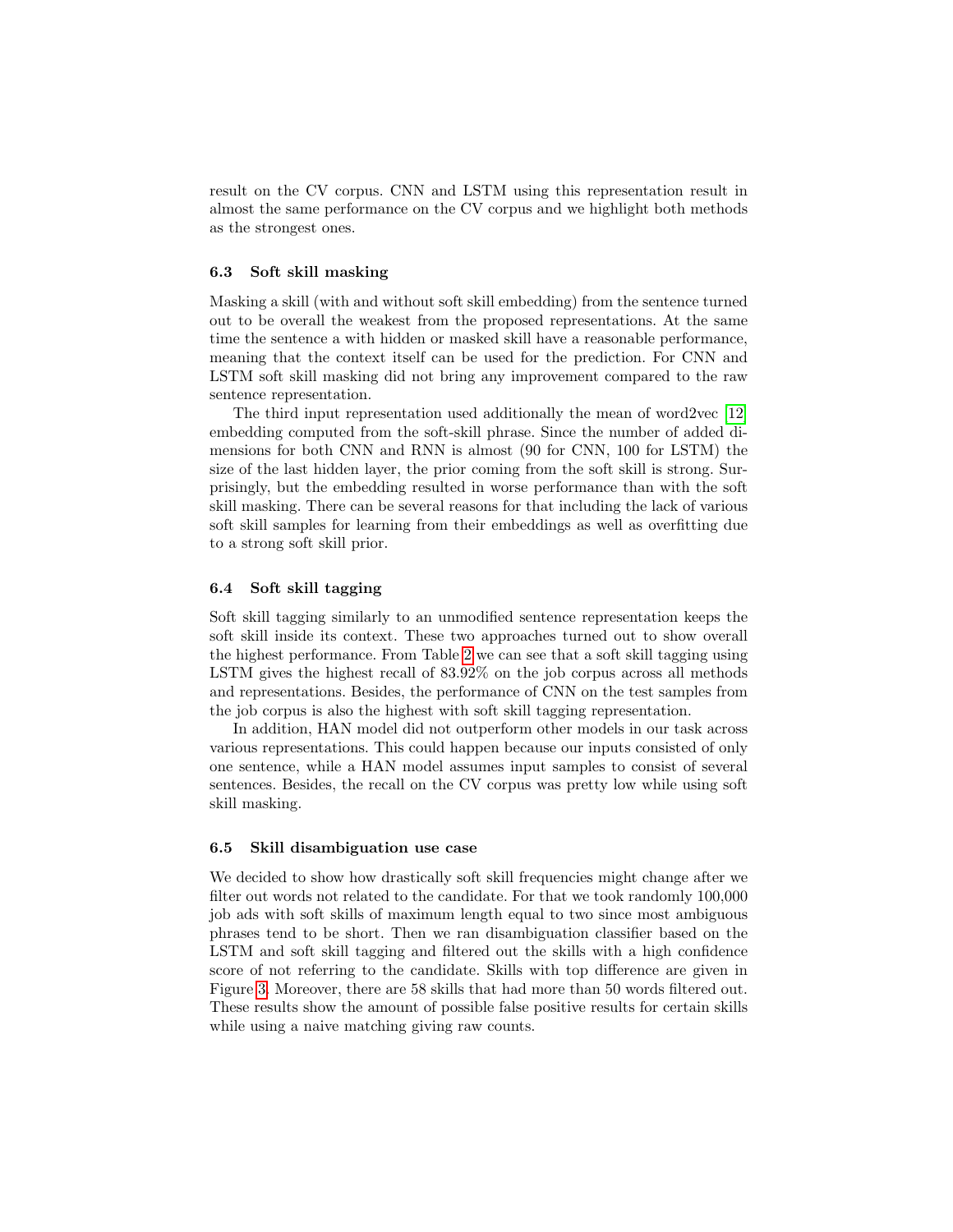

<span id="page-10-3"></span>Fig. 3. Raw counts in pink correspond to raw frequencies, while the bars in gray correspond to counts after filtering out skills not referring to the candidate. We showed the skills for which the difference between these counts was the largest to show the amount of possible false positive matches for some skill phrases with a naive approach.

## 7 Conclusion

Soft skill analysis and automatic detection of soft skills in unstructured text has not been systematically approached previously. A naive detection of soft skills in unstructured text leads to false positive matches, when a skill does not refer to the candidate. To tackle this problem, our work proposes a method for differentiating between soft skills referring to a candidate and other skills using binary classification. The prediction is made using the context where the soft skill occurs. We propose several approaches for making an input representation to the classifier, including raw context sentences, context sentences with soft skill masking, soft skill tagging and augmentation with soft skill embedding.

We compare several strong neural network baselines for text classification and show that LSTM yields the best disambiguation performance on sentences with tagged soft skills on the job corpus and with a raw sentence representation on the CV corpus. The developed soft skill disambiguation methods open up new possibilities for refined analyses of soft skill demands and supply on the job market.

# References

- <span id="page-10-1"></span>1. The importance of soft skills: Education beyond academic knowledge. (2008)
- <span id="page-10-0"></span>2. Bakhshi, H., Downing, J.M., Osborne, M.A., Schneider, P.: The future of skills employment in 2030. Tech. rep., Pearson PLC (2017)
- <span id="page-10-2"></span>3. Bastian, M., Hayes, M., Vaughan, W., Shah, S., Skomoroch, P., Kim, H., Uryasev, S., Lloyd, C.: Linkedin skills: large-scale topic extraction and inference. In: